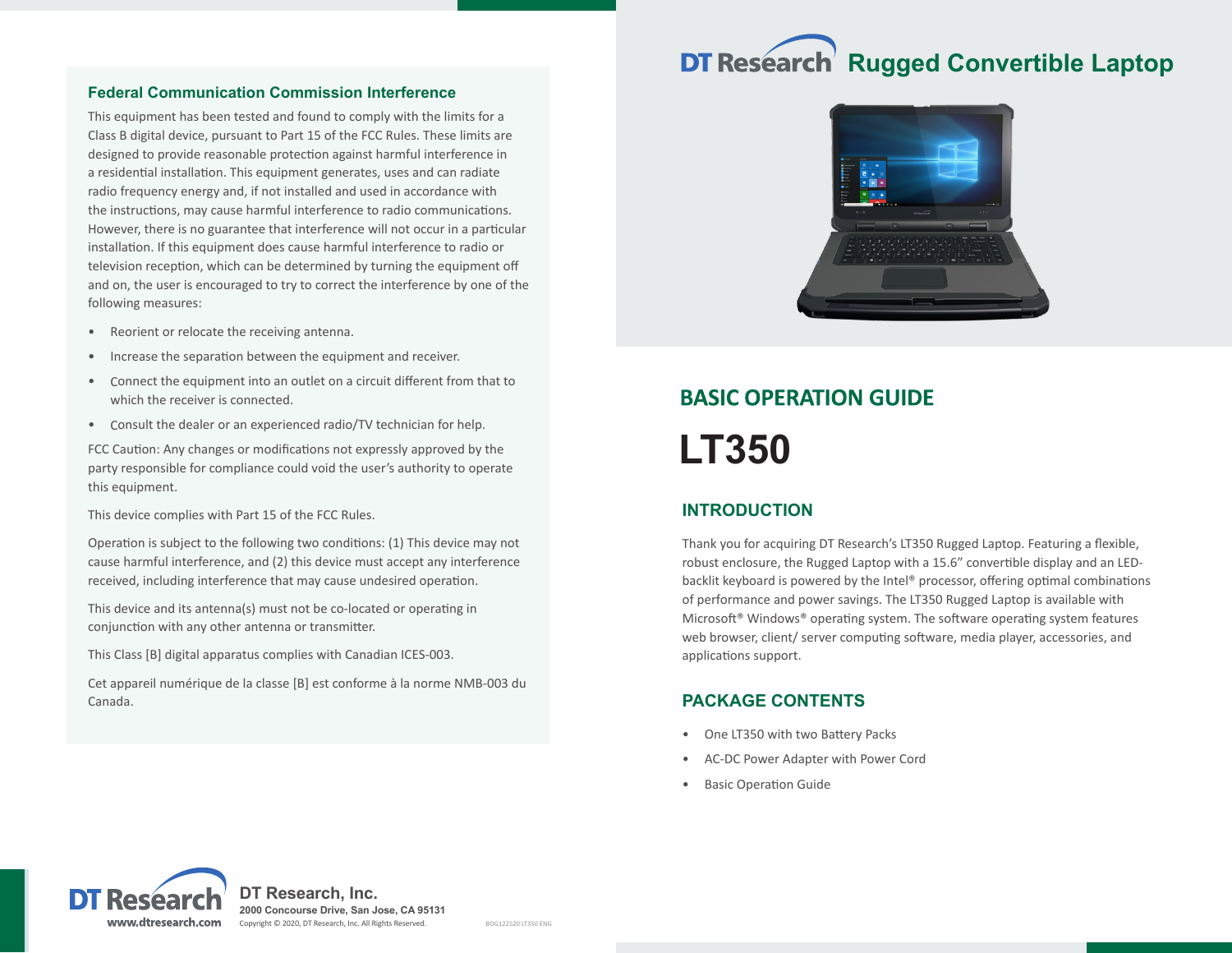

#### **Input/ Output Ports**

| (A) | <b>COM Port</b>         | Œ | Ethernet Port (RJ45)                                                   |
|-----|-------------------------|---|------------------------------------------------------------------------|
| B   | <b>HDMI Output Port</b> | Θ | USB Type-C Port<br>(for data transmitting, video-out, and<br>charging) |
| (C) | Audio Jack              |   |                                                                        |
| D)  | DC-in Jack              | Œ | USB 3.0 Ports                                                          |
| A   | Smart Card/CAC Reader   | Т | Kensington Security Slot                                               |
|     |                         |   | SD Card Reader                                                         |

#### **Button Functions**

| <b>BUTTON</b> | <b>ACTION</b>                     | <b>BUTTON</b> | <b>ACTION</b>                                                                                                            |
|---------------|-----------------------------------|---------------|--------------------------------------------------------------------------------------------------------------------------|
|               | Programmable Buttons              | 5)            | 88 Standard, Full-size<br>Keyboard with Backlight                                                                        |
| 2             | Power Button                      | 6             | Multi-touch Pad                                                                                                          |
| 3             | Programmable Button               |               | <b>Battery Latchs</b><br>*Push the switch up to unlock the latch,<br>then slide the latch left to remove the<br>battery. |
| 4             | <b>Brightness Control Buttons</b> | 8             | Service Door Switches                                                                                                    |

## **PRECAUTIONS**

- Always exercise care when operating and handling the LT350.
- Do NOT apply excessive pressure to the display screen.
- We recommend using the Digital Pen (optional) to keep the screen clean.
- Avoid prolonged exposure of the display panel to any strong heat source. Wherever possible, the LT350 should face away from direct light to reduce glare.
- If the AC-DC power adapter is used to recharge or power the laptop, do NOT use any AC-DC adapter other than the one provided or acquired from the manufacturer or its partners.
- In the unlikely event that smoke, abnormal noise, or strange odor is present, immediately power off the LT350 and disconnect all power sources. Report the problem to your device provider immediately.
- Never attempt to disassemble the LT350, as this will void the warranty.

## **NOTE:**

To obtain protection consistent with any IP rating for the device, the I/O (audio, power, USB, card reader, etc.) port doors must be closed. If the IP protection is compromised by mishandling or misuse, such as by leaving port doors open or improperly closed, any resulting product damage will not be covered under any DT Research warranty.

## **BASIC FEATURES**

The LT350 rugged laptop integrates a high-brightness touchscreen, USB ports, and embedded networking elements such as wireless LAN and optional 4G LTE/ AWS.

A LT350 typically integrates an 802.11 wireless LAN (WLAN) adapter that may connect to other wireless devices or access points. If your LT350 does not come with such a network adapter, please consult your device provider to establish the desired network connectivity.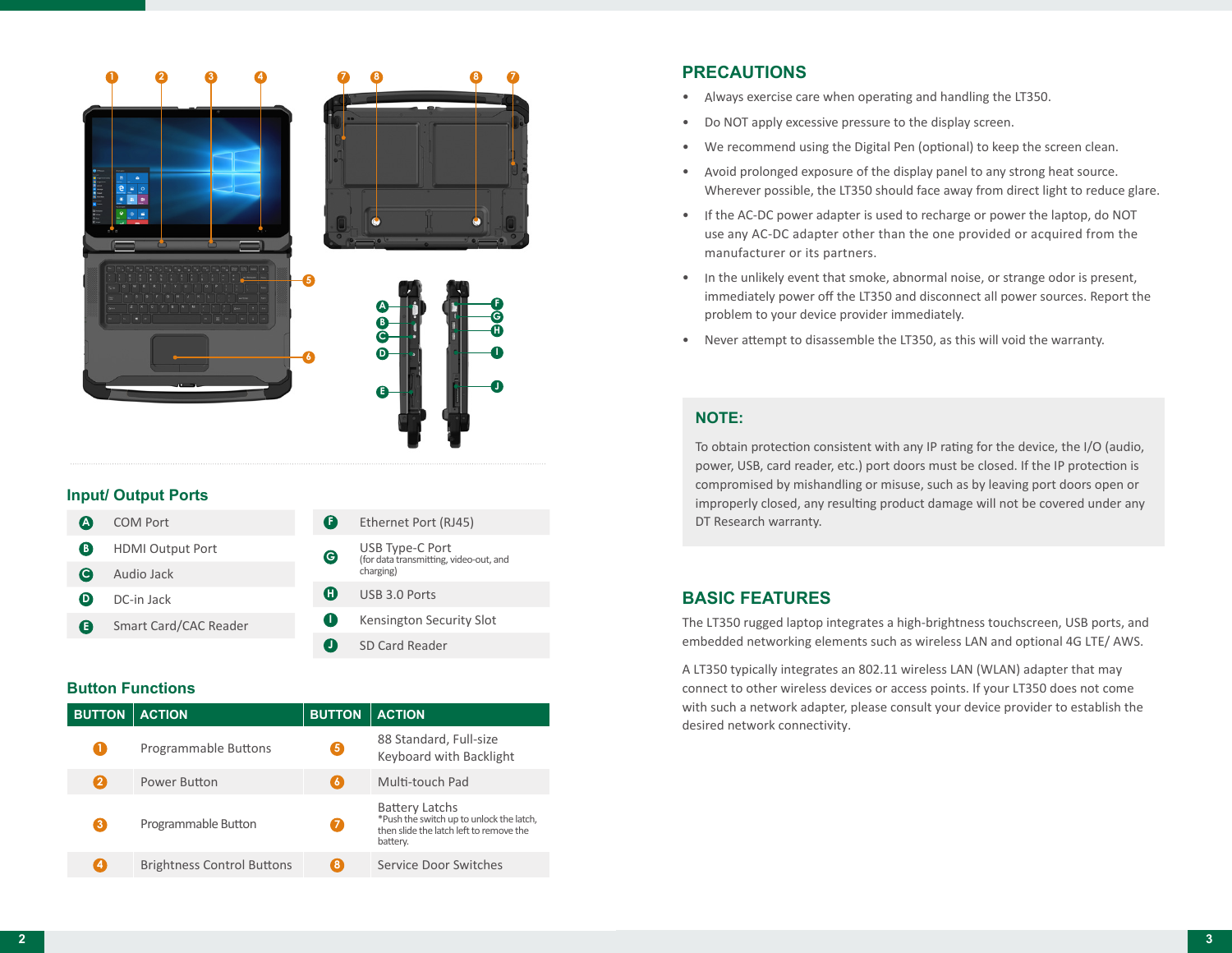## **OPERATION**

#### **Powering ON and OFF**

To activate the LT350, push and quickly release the Power Button. The display will come on in a few seconds. To put the LT350 in Standby mode, push and quickly release the Power Button. To turn the LT350 off for extended storage, power off safely using any software function that "shuts down computer" provided in the software operating system.

#### **NOTE:**

The battery pack shipped with your laptop may be low in power—please use the AC-DC adapter with the LT350 when setting up for the first time to fully charge the battery pack, or use the optional battery charger kit.

#### **NOTE:**

When the battery pack is charging, the blue Battery LED should blink slowly. If plugging in the AC-DC adapter does not trigger this blinking activity and the LED stays dark, the battery pack(s) may have been drained substantially. Try unplugging/ replugging the AC-DC adapter to the LT350 a few times to activate the charging process.

## **NOTE:**

To conserve power, use (push and quick release) the Power Button to put the laptop in "Standby" mode while not in use. Pushing briefly on the same button will wake up the system within seconds.

## **NOTE:**

Avoid using the Power Button ("hold 4+ seconds" feature) to turn off the laptop—this form of hardware shutdown is intended to be a means of recovery from lockups, and not as normal operation.

#### **Start Up**

If the power up (from Standby mode or otherwise) is successful, the appropriate interface will be displayed after a launch sequence of several seconds. The wireless LAN connection may take 10-15 seconds to be established.

## **Configuring the Rugged Laptop**

The LT350 may be configured using the utilities and methods dictated by the software operating system. The LT350 should be configurable for various properties such as user profiles, network features, and several system elements.

#### **Convert the LT350**

1. Unlock the latch to release the keyboard from the screen



2. Gently pull out the keyboard



3. Rotate the keyboard against the back of the screen